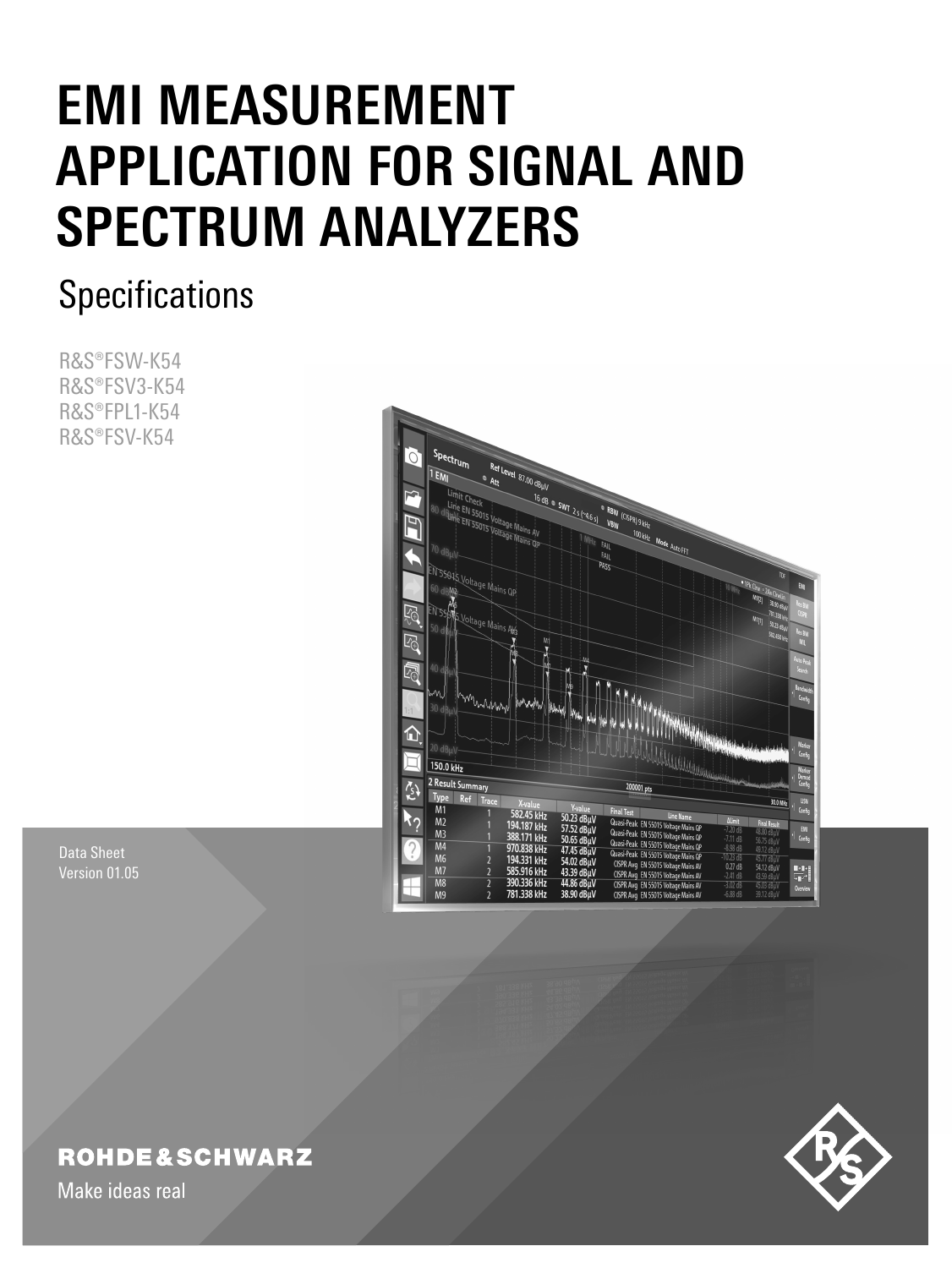### **CONTENTS**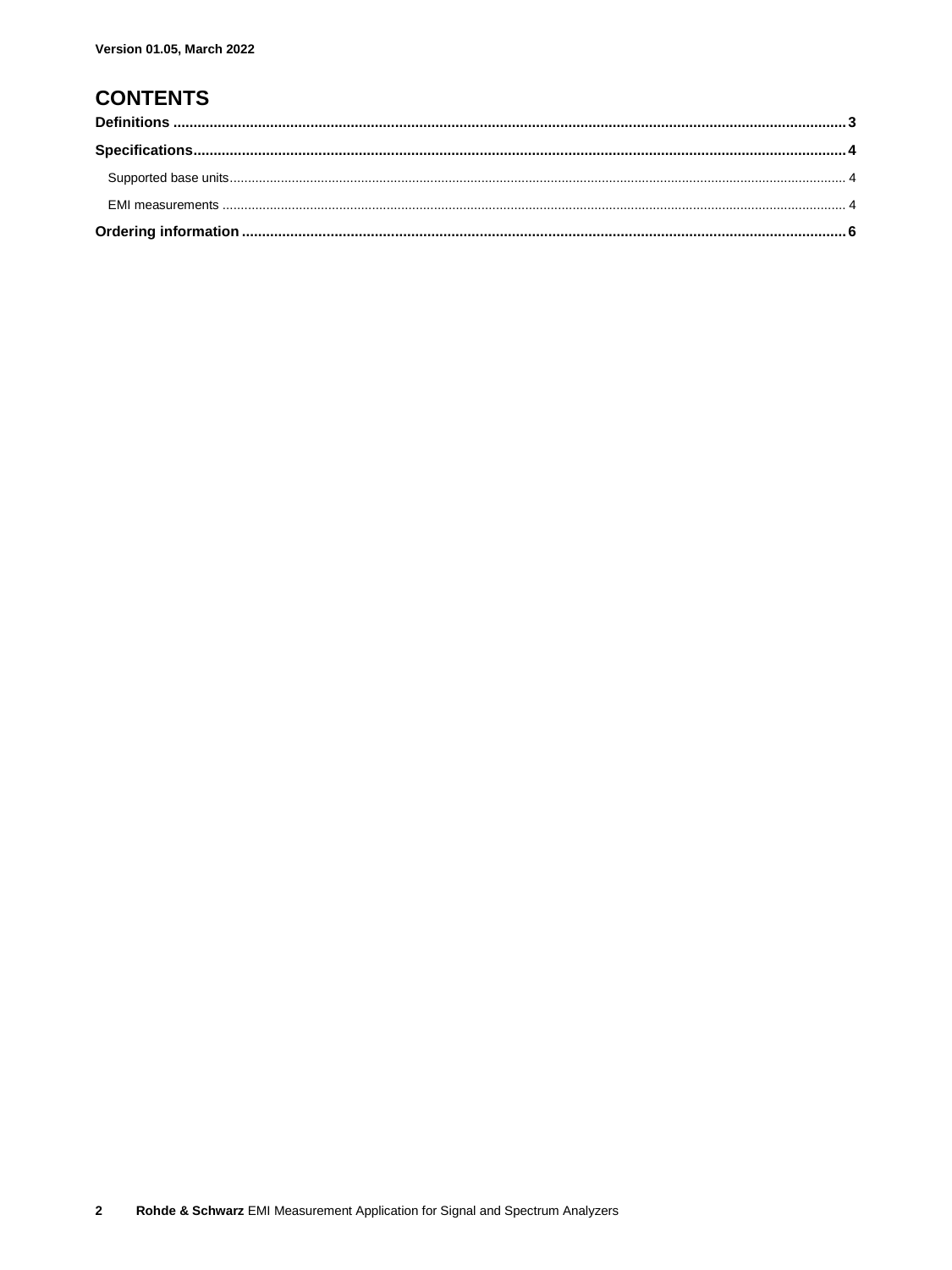### <span id="page-2-0"></span>**Definitions**

### **General**

Product data applies under the following conditions:

- Three hours storage at ambient temperature followed by 30 minutes warm-up operation
- Specified environmental conditions met
- Recommended calibration interval adhered to
- All internal automatic adjustments performed, if applicable

### **Specifications with limits**

Represent warranted product performance by means of a range of values for the specified parameter. These specifications are marked with limiting symbols such as <, ≤, >, ≥, ±, or descriptions such as maximum, limit of, minimum. Compliance is ensured by testing or is derived from the design. Test limits are narrowed by guard bands to take into account measurement uncertainties, drift and aging, if applicable.



### **Non-traceable specifications with limits (n. trc.)**

Represent product performance that is specified and tested as described under "Specifications with limits" above. However, product performance in this case cannot be warranted due to the lack of measuring equipment traceable to national metrology standards. In this case, measurements are referenced to standards used in the Rohde & Schwarz laboratories.

### **Specifications without limits**

Represent warranted product performance for the specified parameter. These specifications are not specially marked and represent values with no or negligible deviations from the given value (e.g. dimensions or resolution of a setting parameter). Compliance is ensured by design.

### **Typical data (typ.)**

Characterizes product performance by means of representative information for the given parameter. When marked with  $\lt$ ,  $>$  or as a range, it represents the performance met by approximately 80 % of the instruments at production time. Otherwise, it represents the mean value.

### **Nominal values (nom.)**

Characterize product performance by means of a representative value for the given parameter (e.g. nominal impedance). In contrast to typical data, a statistical evaluation does not take place and the parameter is not tested during production.

### **Measured values (meas.)**

Characterize expected product performance by means of measurement results gained from individual samples.

### **Uncertainties**

Represent limits of measurement uncertainty for a given measurand. Uncertainty is defined with a coverage factor of 2 and has been calculated in line with the rules of the Guide to the Expression of Uncertainty in Measurement (GUM), taking into account environmental conditions, aging, wear and tear.

Device settings and GUI parameters are designated with the format "parameter: value".

Non-traceable specifications with limits, typical data as well as nominal and measured values are not warranted by Rohde & Schwarz.

In line with the 3GPP/3GPP2 standard, chip rates are specified in million chips per second (Mcps), whereas bit rates and symbol rates are specified in billion bits per second (Gbps), million bits per second (Mbps), thousand bits per second (kbps), million symbols per second (Msps) or thousand symbols per second (ksps), and sample rates are specified in million samples per second (Msample/s). Gbps, Mcps, Mbps, Msps, kbps, ksps and Msample/s are not SI units.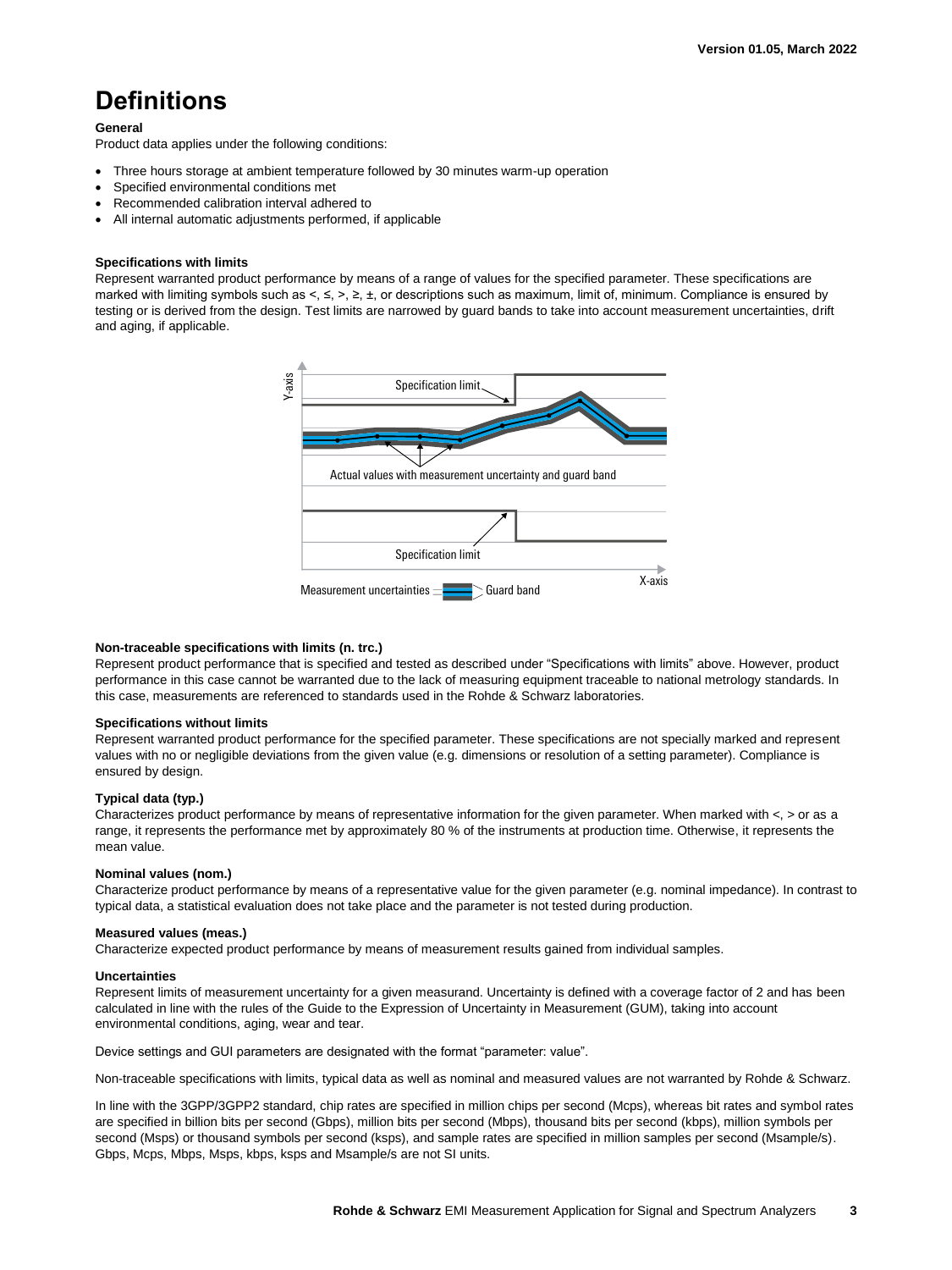### <span id="page-3-0"></span>**Specifications**

The specifications of the R&S®Fxx-K54 EMI measurement application are based on the data sheet specifications of the corresponding signal and spectrum analyzer.

### <span id="page-3-1"></span>**Supported base units**

| <b>Designation</b>        | <b>Specification documents</b> |
|---------------------------|--------------------------------|
| R&S <sup>®</sup> FSW      | PD 5215.6749.22                |
| R&S <sup>®</sup> FSVA3000 | PD 5216.1211.22                |
| R&S <sup>®</sup> FSV3000  | PD 5216.1334.22                |
| <b>R&amp;S®FSVR</b>       | PD 5214.3381.22                |
| R&S <sup>®</sup> FSVA     | PD 3607.2790.22                |
| R&S <sup>®</sup> FSV      | PD 3606.7982.22                |
| R&S <sup>®</sup> FPL1000  | PD 5214.6974.22                |

### <span id="page-3-2"></span>**EMI measurements**

### **Frequency**

| ахıэ                                     |                                |
|------------------------------------------|--------------------------------|
| . .<br>$\overline{\phantom{a}}$<br>alını | lın<br>ımıc<br>$\cdot$ $\cdot$ |

### **Resolution bandwidths**

| <b>EMI filters</b>      |                                      |
|-------------------------|--------------------------------------|
| Bandwidths (-6 dB)      | 10 Hz, 100 Hz, 200 Hz, 1 kHz, 9 kHz, |
|                         | 10 kHz, 100 kHz, 120 kHz, 1 MHz      |
| Bandwidth uncertainty   | $<$ 3 %. nominal                     |
| Shape factor 60 dB:6 dB | < 4. nominal                         |

### **Level**

 $\overline{a}$ 

| Level display               |                                                 |                                                                         |
|-----------------------------|-------------------------------------------------|-------------------------------------------------------------------------|
| Number of traces            | selectable, displayed in parallel               | 1 to $6$                                                                |
| Trace detectors             |                                                 | individually selectable for each trace                                  |
| Standard detectors          |                                                 | maximum peak, minimum peak, auto<br>peak (normal), sample, RMS, average |
| <b>EMI</b> detectors        |                                                 | quasi-peak, RMS average,<br>CISPR average <sup>1</sup>                  |
| Measurement marker detector | configurable detectors for final<br>measurement | maximum peak, average, quasi-peak,<br>RMS average, CISPR average        |

<sup>1</sup> R&S®FPL1000, R&S®FSV3000, R&S®FSVA3000: EMI detectors are not available in combination with minimum peak, auto peak, sample trace detectors.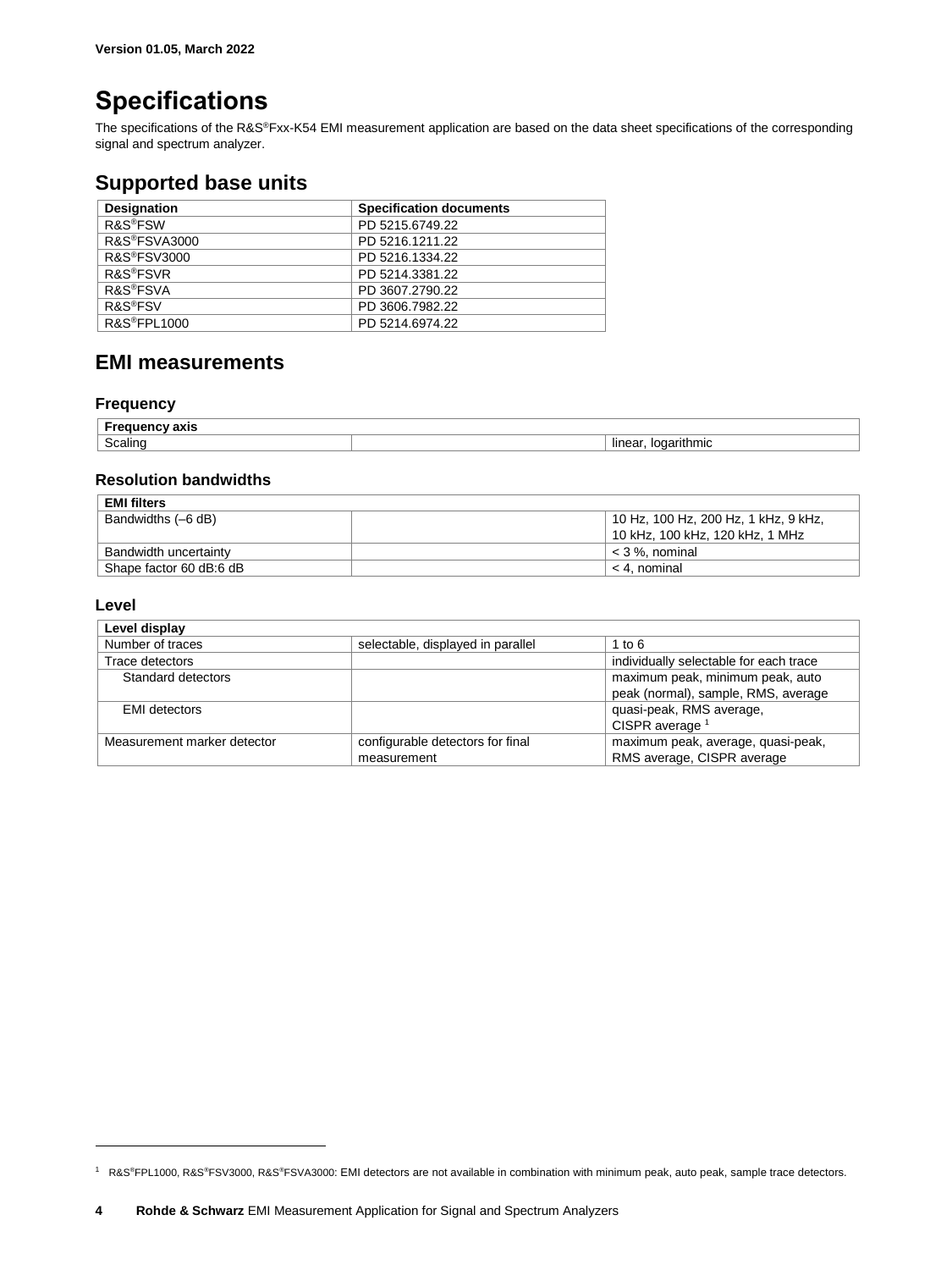### **EMI measurements**

| Number of sweep points                                                 | range                                               | 101 to 200 001                                                             |
|------------------------------------------------------------------------|-----------------------------------------------------|----------------------------------------------------------------------------|
| <b>Limit lines</b>                                                     |                                                     |                                                                            |
| Predefined limit lines                                                 | CISPR/EN, FCC, MIL-STD-461 and<br>DO-160            | more than 170 lines                                                        |
| Limit assignment                                                       |                                                     | limit line individually selectable for each<br>trace                       |
| <b>Measurement results</b>                                             |                                                     |                                                                            |
| Measurement sequence                                                   | pretest                                             | to detect the highest signal levels                                        |
|                                                                        | final measurement                                   | to verify the signal level at the frequencies<br>identified in the pretest |
| Detectors                                                              |                                                     | separately selectable for pretest and final<br>measurement                 |
| <b>Pretest</b>                                                         |                                                     |                                                                            |
| Detection criteria for peak list                                       | without limit line                                  | signal level                                                               |
|                                                                        | with limit line                                     | delta of signal level to limit line                                        |
| Detection sequence                                                     |                                                     | highest to lowest signal level, level delta                                |
| <b>Final measurement</b>                                               |                                                     |                                                                            |
| Maximum number of frequencies<br>(markers) supported                   | across all traces                                   | 16                                                                         |
| Frequency selection                                                    | manual                                              | measurement at marker position                                             |
|                                                                        | automatic                                           | auto marker peak search                                                    |
| Result at marker frequency<br>obtained with final measurement detector |                                                     |                                                                            |
|                                                                        | default                                             | level measured at marker frequency                                         |
|                                                                        | with limit line, additionally                       | delta of signal level to limit line                                        |
| Result table                                                           | contents                                            | frequency, signal level, delta to limit line,                              |
|                                                                        |                                                     | limit check results                                                        |
| Limit check result representation                                      | color coding                                        |                                                                            |
|                                                                        | green                                               | below limit - margin                                                       |
|                                                                        | yellow                                              | within limit - margin                                                      |
|                                                                        | red                                                 | above limit                                                                |
| AM/FM demodulation during final measurement                            |                                                     |                                                                            |
| Output                                                                 |                                                     | internal speaker, phone jack                                               |
| Required options                                                       | R&S <sup>®</sup> FSW                                | none (included in base unit)                                               |
|                                                                        | R&S®FSVA3000 and R&S®FSV3000                        | R&S®FSV3-B3                                                                |
|                                                                        | R&S®FSVR, R&S®FSVA and R&S®FSV                      | R&S®FSV-B3                                                                 |
|                                                                        | <b>R&amp;S®FPL1000</b>                              | R&S®FPL1-B5                                                                |
| <b>Reporting</b>                                                       |                                                     |                                                                            |
| Availability                                                           | instrument families supporting report<br>generation | R&S®FSW, R&S®FSVA3000 and<br>R&S®FSV3000, R&S®FPL1000                      |
| Report elements                                                        |                                                     | spectrum display, marker table,<br>list of measured frequencies            |
| Report file formats                                                    |                                                     | PDF, DOC                                                                   |
| <b>LISN control</b>                                                    |                                                     |                                                                            |
| Supported LISN models                                                  |                                                     | R&S®ENV216, R&S®ENV432,<br>R&S®ENV4200, R&S®ESH2-Z5,<br>R&S®ESH3-Z5        |
| Required options                                                       | R&S <sup>®</sup> FSW                                | none (included in base unit)                                               |
|                                                                        | R&S®FSVA3000 and R&S®FSV3000                        | R&S®FSV3-B5                                                                |
|                                                                        | R&S®FSVR. R&S®FSVA and R&S®FSV                      | R&S®FSV-B5                                                                 |
|                                                                        | <b>R&amp;S®FPL1000</b>                              | R&S®FPL1-B5                                                                |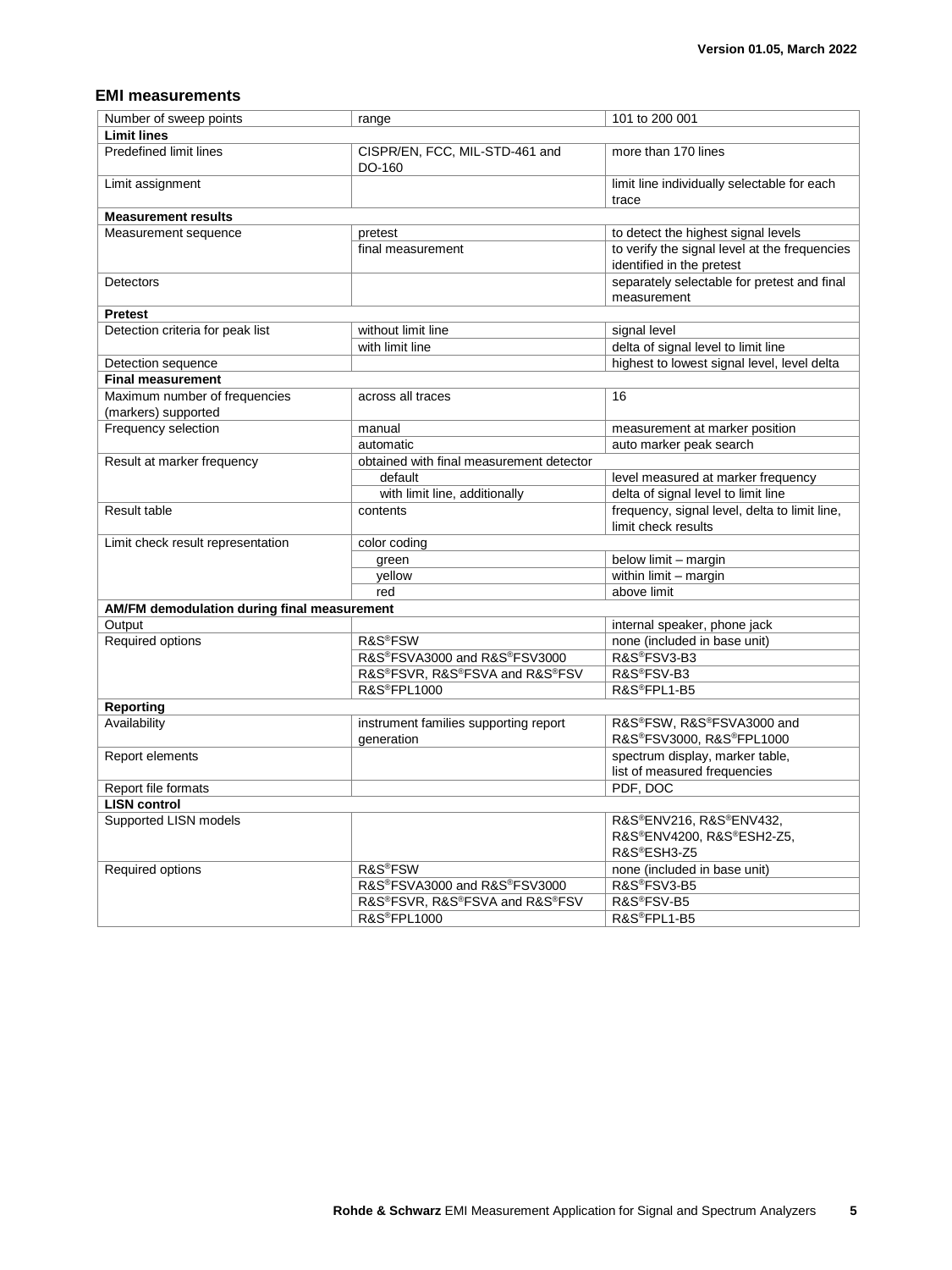## <span id="page-5-0"></span>**Ordering information**

Listed here: ordering information of the -K54 option and recommended extensions for EMI measurement applications. For ordering information of the signal and spectrum analyzer base units, see the data sheet of the base unit.

| <b>Designation</b>                                                                 | <b>Type</b>              | Order No.                     |
|------------------------------------------------------------------------------------|--------------------------|-------------------------------|
| R&S®FSW signal and spectrum analyzer                                               |                          |                               |
| EMI measurement application                                                        | R&S®FSW-K54              | 1313.1400.02                  |
| Recommended extras                                                                 |                          |                               |
| CISPR calibration (ex factory only)                                                | R&S®FSW-K54CAL           | 1331.5932.02                  |
| RF preamplifier                                                                    | R&S®FSW-B24              | 1313.0832.13/.26/.43/.49/.51/ |
|                                                                                    |                          | .66/.67                       |
| External generator control                                                         | R&S <sup>®</sup> FSW-B10 | 1313.1622.02                  |
| R&S®FSVA3000 and R&S®FSV3000 signal and spectrum analyzers                         |                          |                               |
| EMI measurement application                                                        | R&S®FSV3-K54             | 1330.5068.02                  |
| Recommended extras                                                                 |                          |                               |
| CISPR calibration (ex factory only)                                                | R&S®FSV3-K54C            | 1346.3624.02                  |
| Additional interfaces for LISN control                                             | R&S®FSV3-B5              | 1330.3820.02                  |
| AM/FM demodulation audio output; includes speaker,                                 | R&S®FSV3-B3              | 1330.3765.02                  |
| jack for headphones and volume control                                             |                          |                               |
| RF preamplifier                                                                    | R&S®FSV3-B24             | 1330.4049.07/.13/.30/.44      |
| Control of external signal generators via LAN,                                     | R&S®FSV3-B10             | 1330.3859.02                  |
| for use as tracking generator                                                      |                          |                               |
| R&S®FSVR signal and spectrum analyzer                                              |                          |                               |
| EMI measurement application                                                        | R&S®FSV-K54              | 1310.0425.02                  |
| Recommended extras                                                                 |                          |                               |
| Additional interfaces for LISN control                                             | R&S®FSV-B5               | 1310.9539.02                  |
| AM/FM demodulation audio output; includes speaker,                                 | R&S®FSV-B3               | 1310.9516.02                  |
| jack for headphones and volume control                                             |                          |                               |
| RF preamplifier (up to 7.5 GHz)                                                    | R&S®FSV-B22              | 1310.9600.02                  |
| RF preamplifier (above 7.5 GHz)                                                    | R&S®FSV-B24              | 1310.9616.13/.30/.40          |
| R&S®FSVA and R&S®FSV signal and spectrum analyzer                                  |                          |                               |
| EMI measurement application                                                        | R&S®FSV-K54              | 1310.0425.02                  |
| Recommended extras                                                                 |                          |                               |
| CISPR calibration                                                                  | R&S®FSV-K54CAL           | 1329.0237.02                  |
| Additional interfaces for LISN control                                             | R&S®FSV-B5               | 1310.9539.02                  |
| AM/FM demodulation audio output; includes speaker,                                 | R&S®FSV-B3               | 1310.9516.02                  |
| jack for headphones and volume control                                             |                          |                               |
| RF preamplifier (up to 7.5 GHz)                                                    | R&S®FSV-B22              | 1310.9600.02                  |
| RF preamplifier (above 7.5 GHz)                                                    | R&S®FSV-B24              | 1310.9616.13/.30/.40          |
| Tracking generator                                                                 | R&S®FSV-B9               | 1310.9545.02                  |
| DC power supply                                                                    | R&S®FSV-B30              | 1329.0243.02                  |
| Lithium-ion battery pack                                                           | R&S®FSV-B32              | 1321.3750.04                  |
| R&S®FPL1000 signal and spectrum analyzer                                           |                          |                               |
| EMI measurement application                                                        | R&S®FPL1-K54             | 1323.1783.02                  |
| Recommended extras                                                                 |                          |                               |
| Additional interfaces for LISN control and AF output                               | R&S®FPL1-B5              | 1323.1883.02                  |
| RF preamplifier (up to 3 GHz / 7.5 GHz)                                            | R&S®FPL1-B22             | 1323.1719.02                  |
| RF preamplifier (up to 14 GHz)                                                     | R&S®FPL1-B22             | 1323.1702.02                  |
| RF preamplifier (up to 26.5 GHz)                                                   | R&S®FPL1-B22             | 1323.1777.02                  |
| Internal generator                                                                 | R&S®FPL1-B9              | 1323.1925.03/.07              |
| DC power supply                                                                    | R&S®FPL1-B30             | 1323.1877.02                  |
| Lithium-ion battery pack                                                           | R&S®FPL1-B31             | 1323.1725.02                  |
| System software <sup>2</sup>                                                       |                          |                               |
| <b>Essential EMI test software</b>                                                 | R&S®ELEMI-E              | 5601.0030.02                  |
| License dongle                                                                     | R&S <sup>®</sup> EMCPC   | 5601.0018.02                  |
| <b>Cables for control of Rohde &amp; Schwarz LISNs</b>                             |                          |                               |
| Control cable, R&S®FSW/FSVA3000/FSV3000/FSVR/FSVA/FSV to R&S®ENV216/ENV432/ENV4200 |                          |                               |
| Length: 3 m                                                                        | R&S®EZ-29                | 1326.6470.03                  |
| Length: 10 m                                                                       | R&S <sup>®</sup> EZ-29   | 1326.6470.10                  |
| Control cable, R&S®FPL1000 to R&S®ENV216/ENV432/ENV4200                            |                          |                               |
| Length: 3 m                                                                        | R&S®EZ-21                | 1107.2087.03                  |
| Length: 10 m                                                                       | R&S <sup>®</sup> EZ-21   | 1107.2087.10                  |

<sup>2</sup> Supports R&S®FSW, R&S®FSVA3000, R&S®FSV3000, R&S®FSV and R&S®FPL1000.

 $\overline{a}$